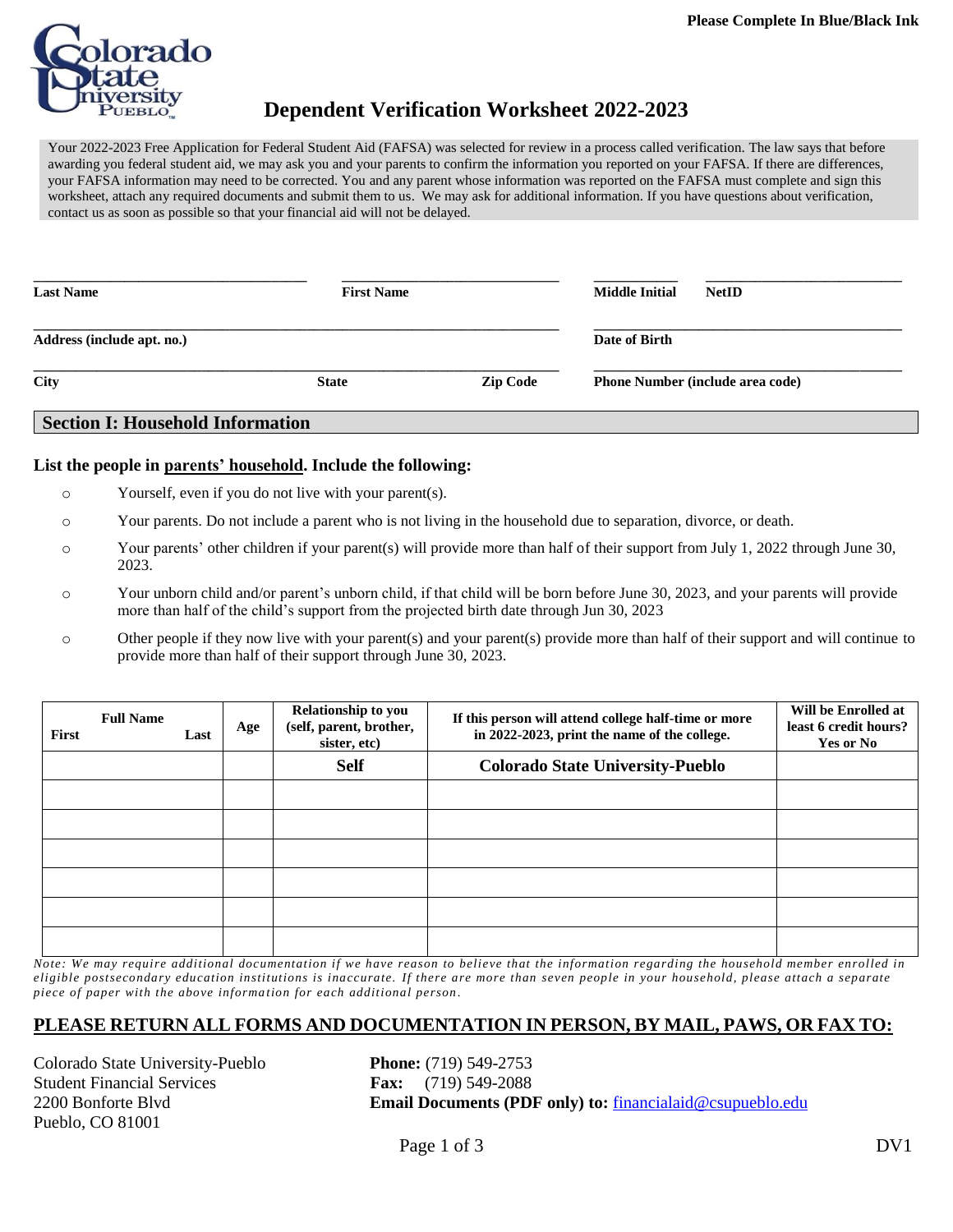*The best way to verify income is by using the IRS Data Retrieval Tool (IRS DRT*) *that is part o*f *FAFSA on the Web at StudentAid.gov.* In most cases, no further documentation is needed to verify 2019 income information that was transferred into the student's FAFSA using the IRS DRT if that information was not changed.

#### **Section II: Student 2020 Tax Information**

## **Please mark the appropriate box for your tax situation and provide the required documents.**

| <b>Check</b><br>One | If you:                                                                                  | You must:                                                                                                        |
|---------------------|------------------------------------------------------------------------------------------|------------------------------------------------------------------------------------------------------------------|
|                     | Filed 2020 Tax Return and <b>did use</b> the IRS<br>Data Retrieval Tool on the FAFSA.    | Complete this Verification Worksheet and return it to our office.                                                |
|                     | Filed 2020 Tax Return and <b>did not use</b> the<br>IRS Data Retrieval Tool on the FAFSA | Submit a copy of your 2020 IRS Tax Return Transcript or a signed IRS Form<br>1040 including all filed schedules. |
|                     | Worked in 2020 and did not file a 2020<br>Tax Return                                     | Provide copies of your 2020 W-2's and list 2020 employment information:<br>Source:<br>Amount:<br>2.<br>3.<br>3.  |
|                     | Did not work in 2020 and did not file a<br>2020 Tax Return                               | By selecting this option you are verifying that you had zero wages/income in<br>2020.                            |

#### **Section III: Parent 2020 Tax Information**

## **Please mark the appropriate box for your tax situation and provide the required documents.**

| <b>Check</b><br><b>One</b> | If your parent:                                                                          | <b>Parent must:</b>                                                                                                                                                                          |
|----------------------------|------------------------------------------------------------------------------------------|----------------------------------------------------------------------------------------------------------------------------------------------------------------------------------------------|
|                            | Filed 2020 Tax Return and <b>did use</b> the IRS<br>Data Retrieval Tool on the FAFSA     | Complete this Verification Worksheet and return it to our office.                                                                                                                            |
|                            | Filed 2020 Tax Return and <b>did not use</b> the<br>IRS Data Retrieval Tool on the FAFSA | Submit a copy of your 2020 IRS Tax Return Transcript or a signed IRS Form<br>1040 including all filed schedules.                                                                             |
|                            | Worked in 2020 and did not file a 2020<br><b>Tax Return</b>                              | Submit:<br>Verification of Non-Filing (VNF) from the IRS and<br>All $2020 \text{ W-}2$ 's and<br>All 2020 employment information:<br>Source:<br>Amount:<br>1. <u>_________________</u><br>3. |
|                            | Did not work in 2020 and did not file a<br>2020 Tax Return                               | Submit a Verification of non-Filing (VNF) from the IRS.<br>Low Income Worksheet-Parent                                                                                                       |